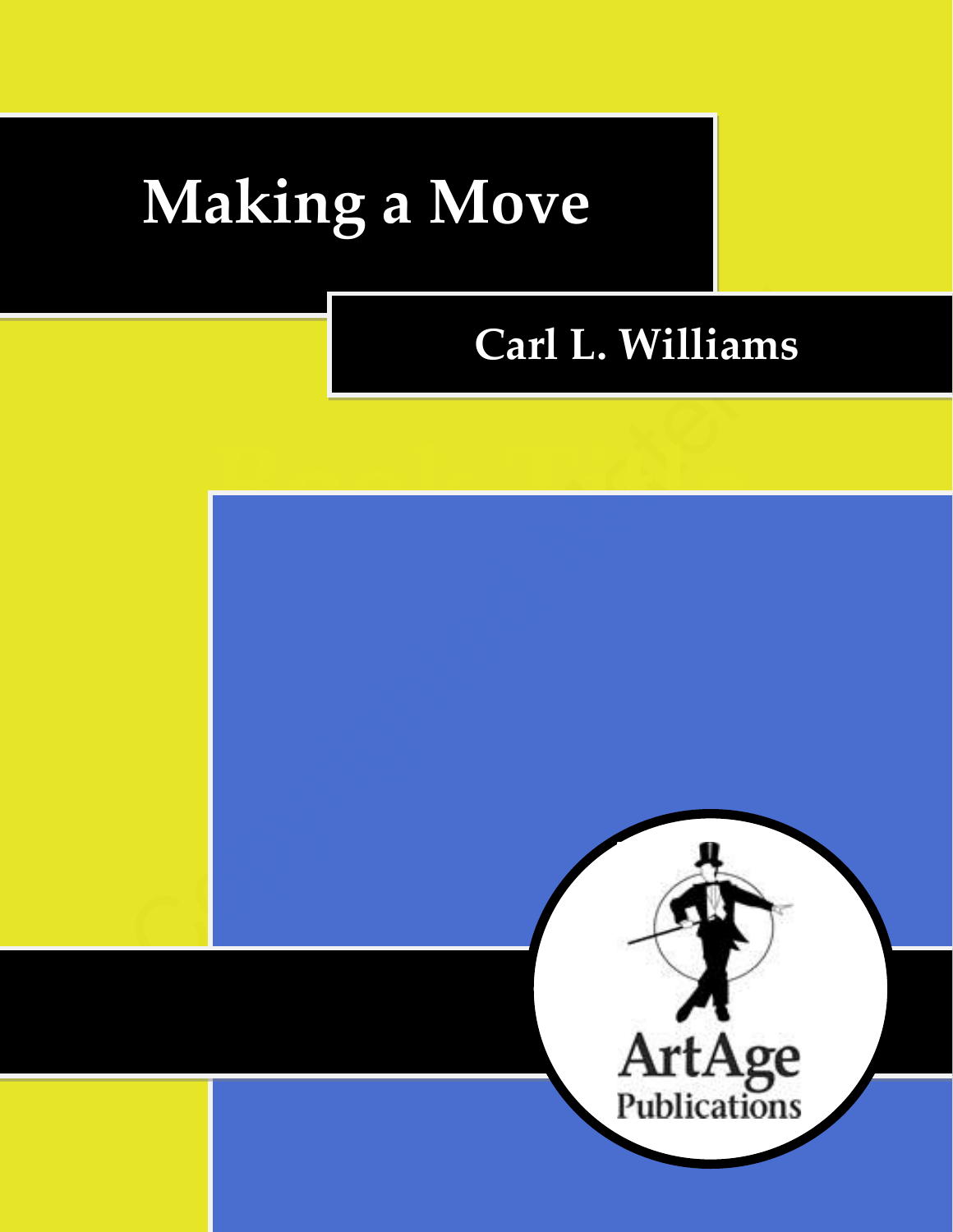

ArtAge supplies books, plays, and materials to older performers around the world. Directors and actors have come to rely on our 30+ years of experience in the field to help them find useful materials and information that makes their productions stimulating, fun, and entertaining.

ArtAge's unique program has been featured in *American Theatre, Wall Street Journal, Chicago Tribune, Los Angeles Times, Time Magazine, Modern Maturity,* on *CNN, NBC,* and in many other media sources.

ArtAge is more than a catalog. We also supply information, news, and trends on our top-rated website, *www.seniortheatre.com*. We stay in touch with the field with our very popular enewsletter, *Senior Theatre Online*. Our President, Bonnie Vorenberg, is asked to speak at conferences and present workshops that supplement her writing and consulting efforts. We're here to help you be successful in Senior Theatre!

# *We help older performers fulfill their theatrical dreams!*

**ArtAge Publications** Bonnie L. Vorenberg, President PO Box 19955 Portland OR 97280 503-246-3000 or 800-858-4998 bonniev@seniortheatre.com [www.seniortheatre.com](http://www.seniortheatre.com/)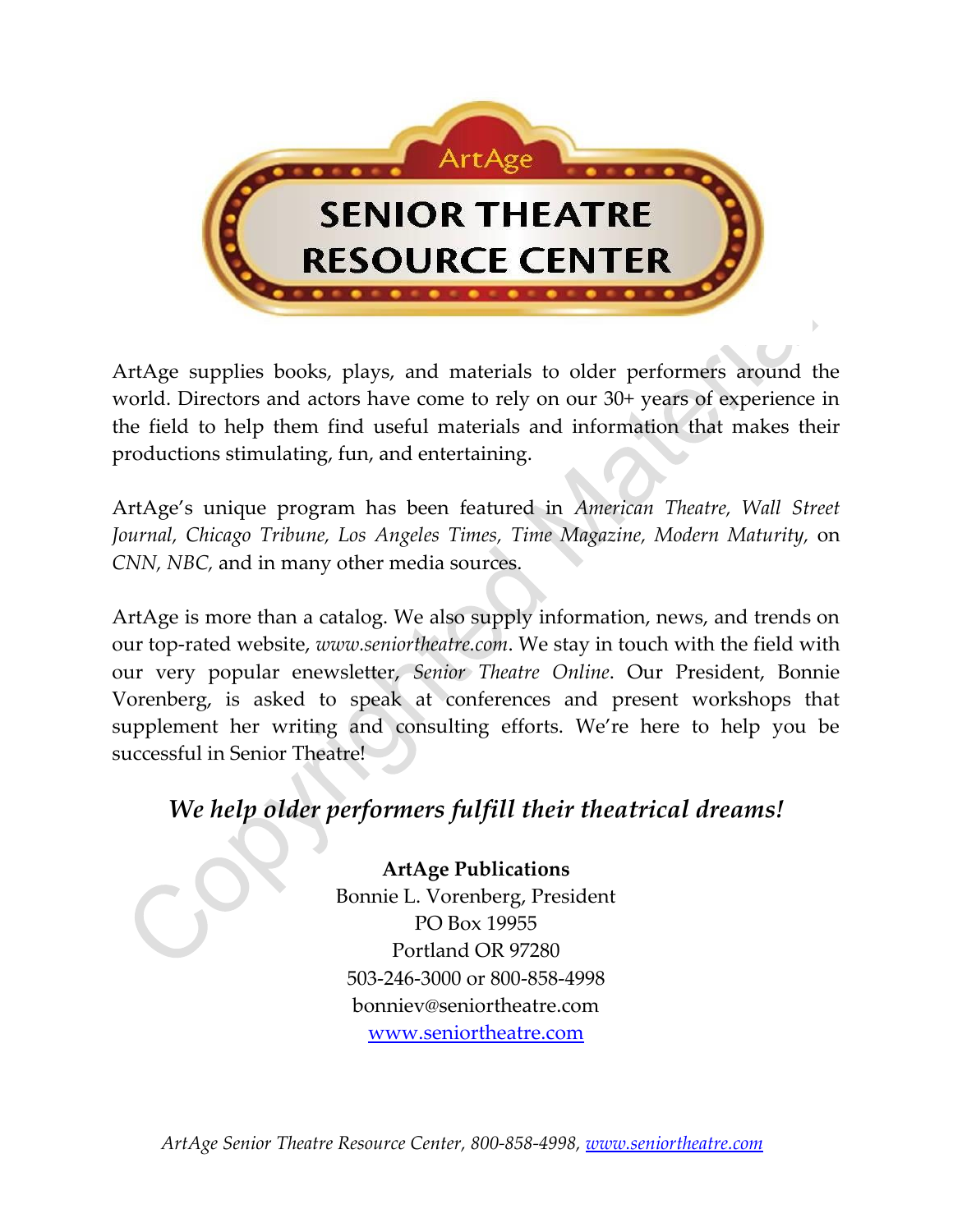### **NOTICE**

**Copyright:** This play is fully protected under the Copyright Laws of the United States of America, Canada, and all other countries of the Universal Copyright Convention.

The laws are specific regarding the piracy of copyrighted materials. Sharing the material with other organizations or persons is prohibited. Unlawful use of a playwright's work deprives the creator of his or her rightful income.

**Cast Copies:** Performance cast copies are required for each actor, director, stage manager, lighting and sound crew leader.

**Changes to Script:** Plays must be performed as written. Any alterations, additions, or deletions to the text must be approved.

**Permission to Film:** Rights to produce, film, or record, in whole or in part, in any medium or in any language, by any group amateur or professional, are fully reserved.

**Royalty:** Royalties are due when you perform the play for any audience, paying or non-paying, professional or amateur. This includes readings, cuttings, scenes, and excerpts.

The royalty for amateur productions of this show is posted online. It is payable two weeks prior to your production. Contact us for professional rates or other questions. Royalty fees are subject to change.

Insert the following paragraph in your programs:

*"Performed with special permission from ArtAge Publications' Senior Theatre Resource Center at 800-858-4998, [www.seniortheatre.com](http://www.seniortheatre.com/)."*

Copyright 2009 Carl L. Williams

*ArtAge Senior Theatre Resource Center, 800-858-4998, [www.seniortheatre.com](http://www.seniortheatre.com/)*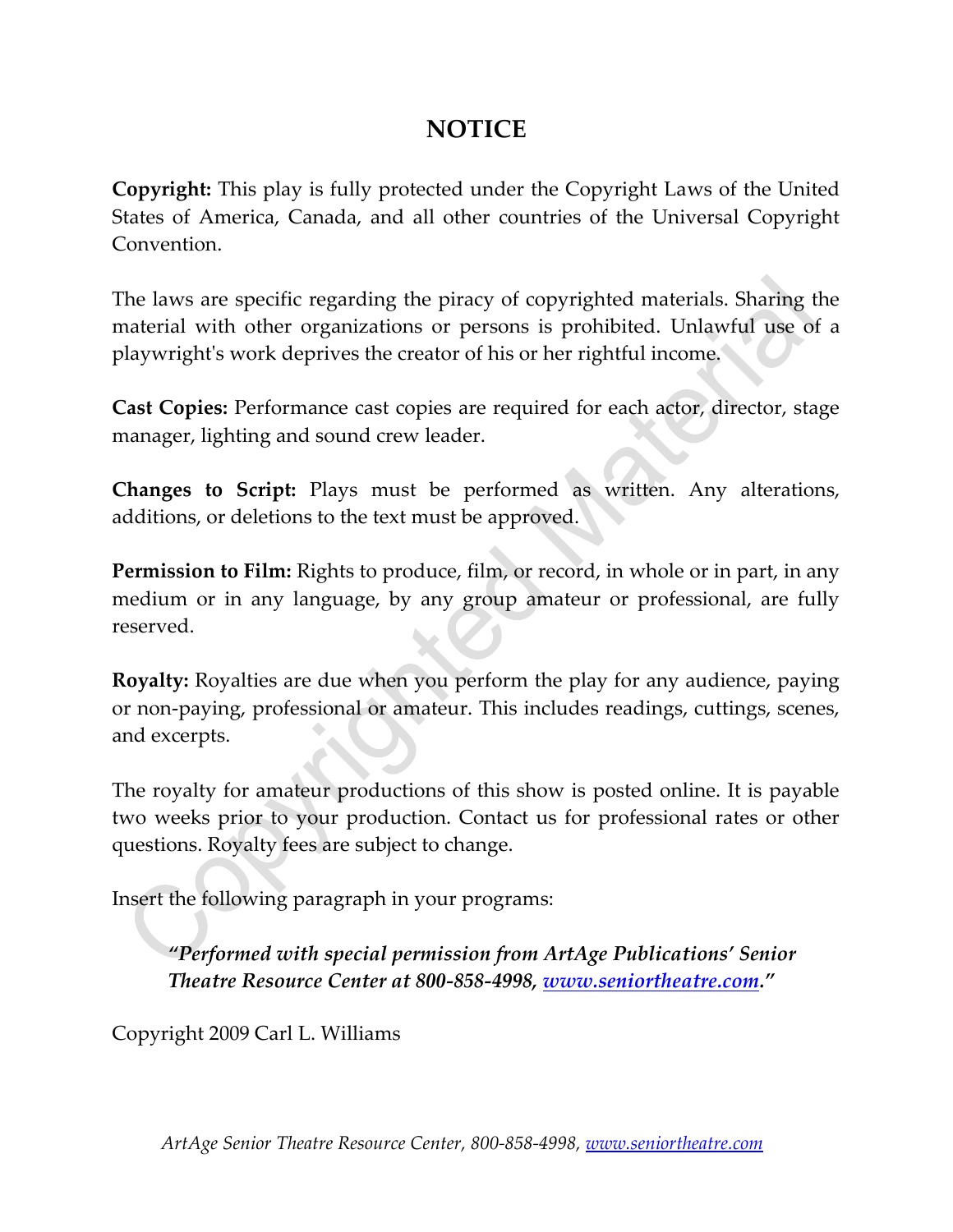#### MAKING A MOVE

by

#### Carl L. Williams

#### ABOUT THE PLAYWRIGHT:

Carl L. Williams is a playwright whose full-length and one-act plays have won numerous national competitions, with productions from California to New York, including off-off-Broadway. More than two dozen of his plays have been published. Since his retirement as a social worker, he has been pursuing playwriting full-time.

The Cast

HARVEY BURKE: Senior Citizen, out of shape VERA BURKE: Senior Citizen, his wife GLORIA: Middle-Aged, their daughter TEDDY MUSTERMAN: Senior Citizen, in good shape

Place: The Burke living room. Front door and door to hallway.

> Time: Present, late afternoon.

Synopsis: A man's wife and daughter try to convince him that moving to a retirement community would be a good idea. He resists any such notion until confronted with the apparently romantic attentions of an athletic friend toward his wife.

*(HARVEY BURKE and his daughter GLORIA sit looking at brochures for a senior retirement community. A large, open bag of potato chips sits on the coffee table.)*

GLORIA: Just consider it, Dad.

HARVEY: No. How many times do I have to say no? I should get a big stamp that says NO and stamp all these brochures you keep bringing me.

*ArtAge Senior Theatre Resource Center, 800-858-4998, [www.seniortheatre.com](http://www.seniortheatre.com/)*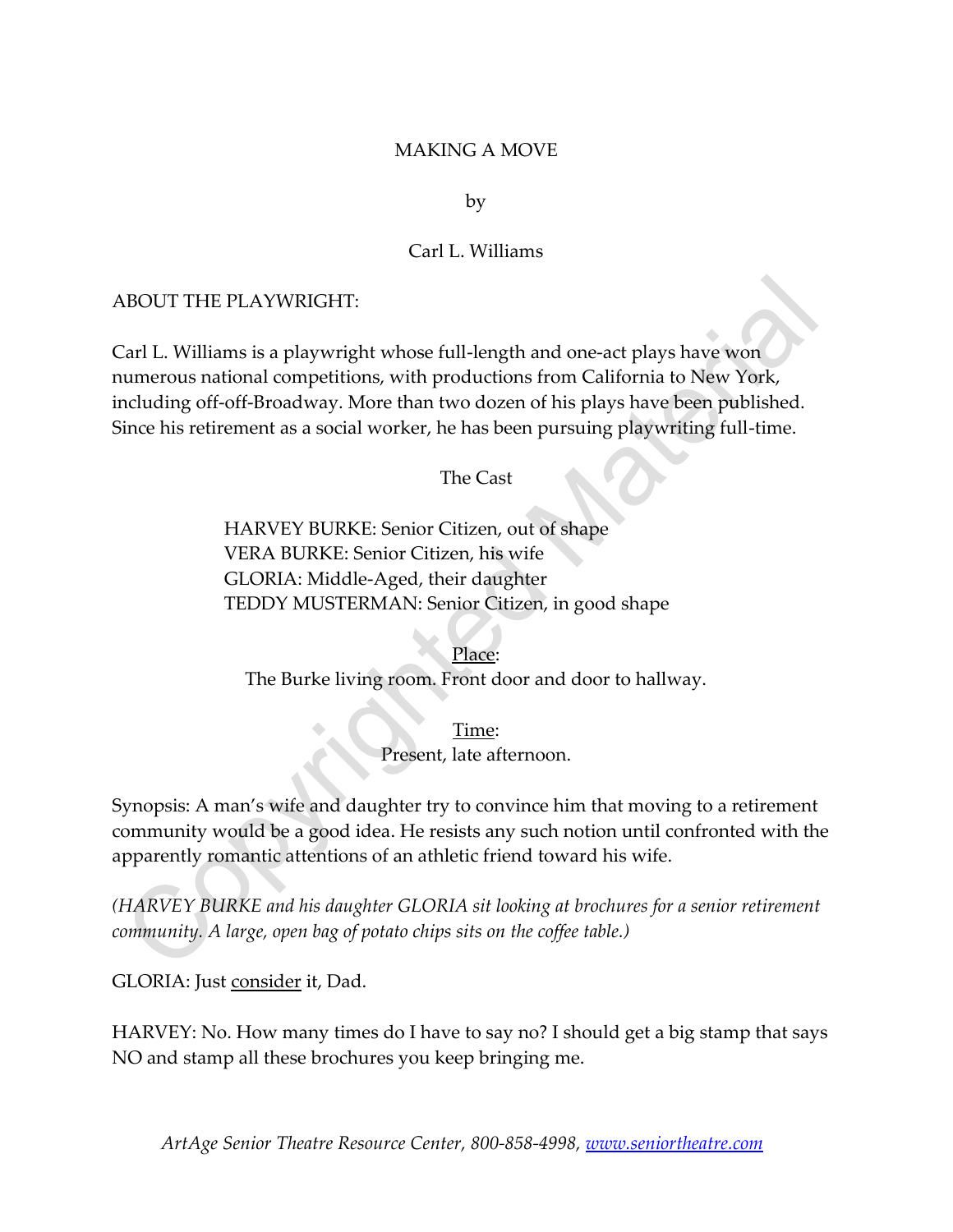GLORIA: You know good and well this big house is too much for you and Mom to keep up. *(points to a brochure spread open on the coffee table)* See these pretty little bungalows? Just perfect for you.

HARVEY: I like it here.

GLORIA: And what happens when Mom can't do everything around the place anymore?

HARVEY: She doesn't do everything. I help out. Ever since I retired, I've been helping with the housework.

GLORIA: Putting dishes in the dishwasher isn't quite the same as dusting and vacuuming and sweeping and mopping and--

HARVEY: Hey, I take the dishes out of the washer, too, you know, and put them back in the cabinet.

GLORIA: And then you go and lie down to catch your breath. Which brings up the main reason for moving to Silverwood Estates Retirement Community. Look here...*(opens a brochure)* They have their own health club, with all this exercise equipment. They even have a physical trainer who comes in several times a week.

HARVEY: Fine. He can use the equipment. *(eats a potato chip)*

GLORIA: *(grabs another brochure)* And look here. The bungalows face this beautiful golf course.

HARVEY: I don't play golf.

GLORIA: You could learn.

HARVEY: How many windows get smashed from the golf balls coming over? And who pays for the windows? Did you ever stop to think about that?

GLORIA: *(exasperated)* Honestly, Dad. If you ever get a window broken, I'll pay for it.

HARVEY: I don't need my daughter paying for my windows. Which aren't my windows, because I'm not living there. Look, Gloria...I know you're trying to help. But we don't need your help. Not this kind, anyway.

*ArtAge Senior Theatre Resource Center, 800-858-4998, [www.seniortheatre.com](http://www.seniortheatre.com/)*